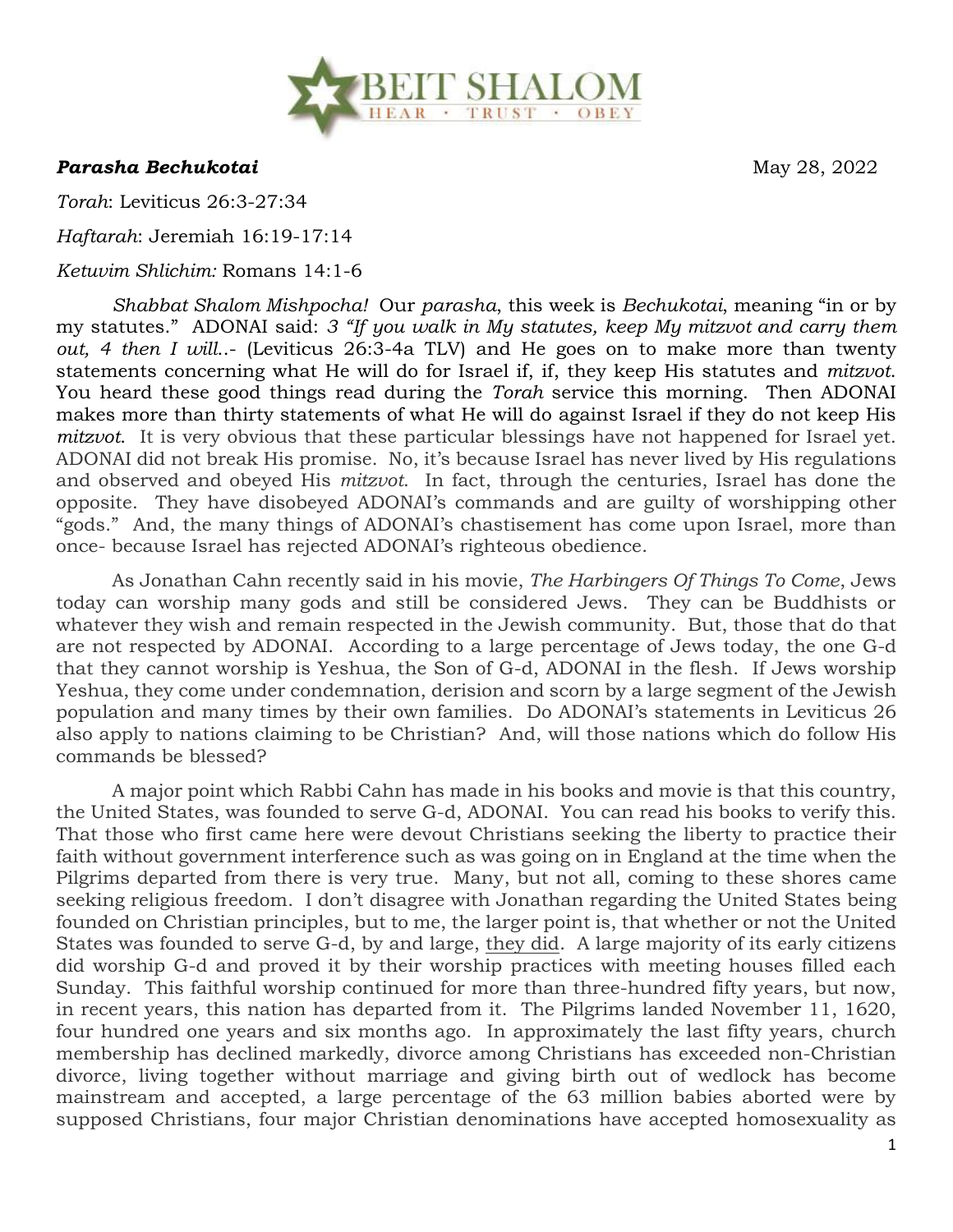normative of Christian behavior and even seemingly dedicated Christians have forsaken assembling themselves together and gone into their hermit abodes. What can we expect of ADONAI?

Here is what we can expect: *18 For the wrath of God is revealed from heaven against all ungodliness and unrighteousness of men. In unrighteousness they suppress the truth, 19 because what can be known about God is plain to them—for God has shown it to them. 20 His invisible attributes—His eternal power and His divine nature—have been clearly seen ever since the creation of the world, being understood through the things that have been made. So people are without excuse— 21 for even though they knew God, they did not glorify Him as God or give Him thanks. Instead, their thinking became futile, and their senseless hearts were made dark. 22 Claiming to be wise, they became fools. 23 They exchanged the glory of the immortal God for an image in the form of mortal man and birds and four-footed beasts and creeping things. 24 Therefore God gave them over in the evil desires of their hearts to impurity, to dishonor their bodies with one another. 25 They traded the truth of God for a lie and worshiped and served the creation rather than the Creator, who is blessed forever. Amen. 26*  For this reason God gave them up to shameful passions. Even their women exchanged natural *relations for what is against nature. 27 Likewise the men abandoned natural relations with women and were burning with passion toward one another—men committing shameful acts with other men and receiving in themselves the due penalty for their error. 28 And just as they*  did not see fit to recognize God, God gave them over to a depraved mind, to do what is not *fitting. 29 They became filled with all unrighteousness, wickedness, greed, evil. They are full of envy, murder, strife, deceit, malice. They are gossips, 30 slanderers, God-haters, insolent, haughty, boastful, inventors of evil, disobedient to parents. 31 They are foolish, faithless, heartless, ruthless. 32 Though they know God's righteous decree—that those who practice such things deserve death—they not only do them but also approve of others who practice the same*. (Romans 1:18-32 TLV). This is where our nation is today.

The time period since the Pilgrims landing, 400 years in 2020, has been suggested as being a significant number. Israel was in slavery for 400 years and then received their liberty. It has been four hundred years since the Pilgrim's landing occurred in November of 2020. We are now into the four hundred second year. Have we exceeded our grace period? Did something change in November of 2020, 400 years after the Pilgrims landed? There may not have been an event which we can identify that happened then, but it seems that something happened. At that time, we were already well into Covid 19. Possibly something happened at that time in ADONAI's grace toward this nation, *28 And just as they did not see fit to*  recognize God, God gave them over to a depraved mind, to do what is not fitting. (Romans 1:28 TLV). Did our nation cross one of ADONAI's boundaries at 400 years? We don't know, but we do know that ungodly sexual practices, hatred, violence and murder have been unleashed upon this land, the result of our faithlessness nourished by *HaSatan*. Unless we repent as a people, I believe that we are under ADONAI's righteous judgment and things can and most certainly will, get worse. *7 Do not be deceived—God is not mocked. For whatever a man sows, that he also shall reap*. (Galatians 6:7 TLV). That is where I believe we are today.

We are called to be faithful followers of ADONAI and His Son Yeshua. But, to be a faithful follower of Yeshua today, one of the most difficult challenges is understanding *Sha'ul* and then obeying once you really understand. Some may just throw their hands in the air and say forget it, I'll just do what everybody else is doing. But, we can't do that because we understand that we have been called to "rightfully divide the Scriptures" (2Timothy 2:15). We also understand that we are to be like the congregation of Jews at Berea who "searched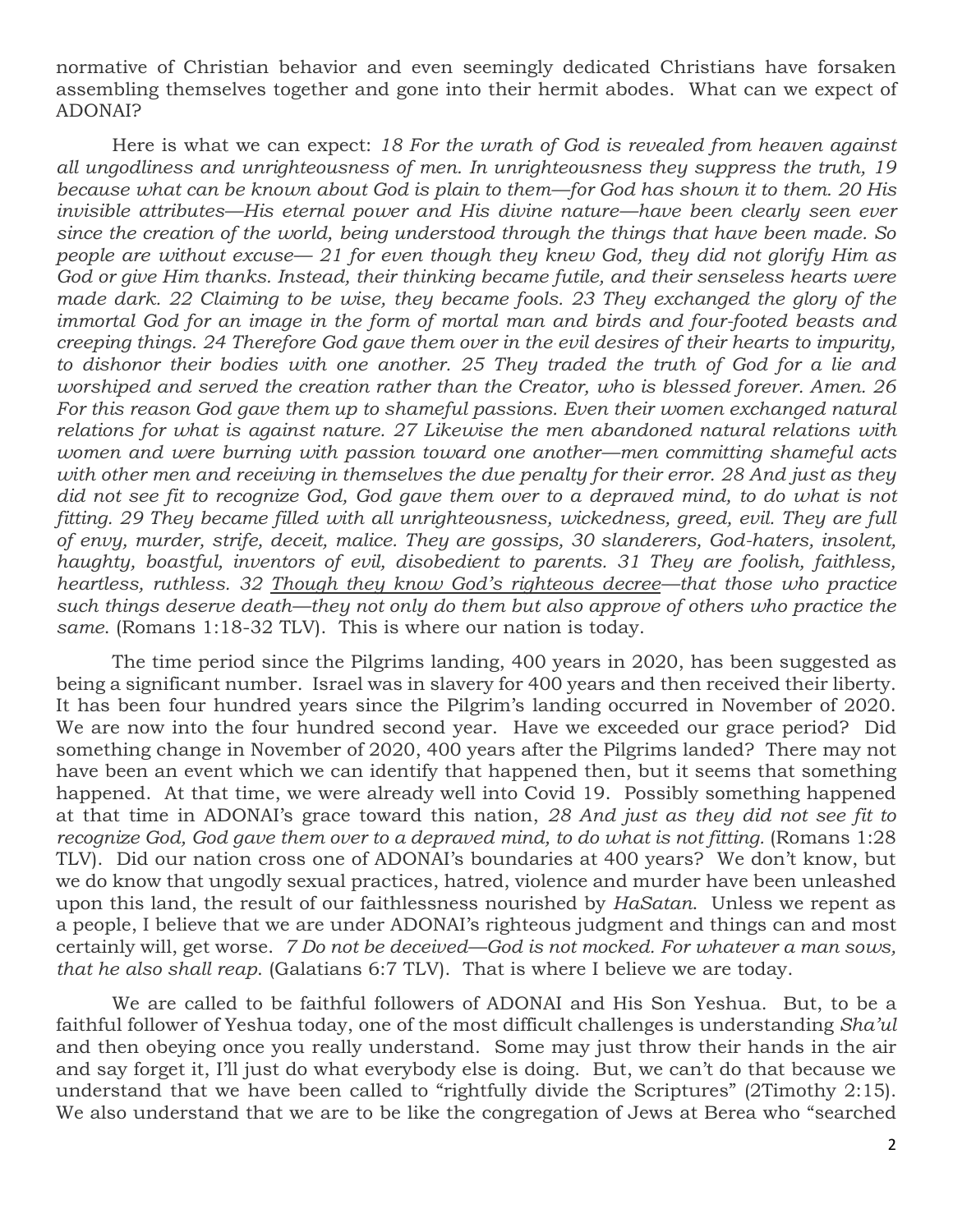the Scriptures daily to see if these things were true" (Acts 17:11). We must be the faithful followers of Yeshua that we have been called to be. And, that is again our situation today as we begin to study Romans 14. There are some potentially confusing statements made by *Sha'ul*. Many attempt to understand the English translation using an antinomian mindset, the belief that Law has been done away with and interpret this chapter in that way. But, we know that's not true. *Sha'ul* has made it very clear through his personal statements and through his teachings that he follows and is obedient to *Torah* and also teaches us to be. He is not scitzophrenic and doesn't have a split personality.

In this chapter, *Sha'ul* is not speaking about the *Shabbat* or kosher foods. We know from our past studies that he always upheld *Torah*. He made this very clear in his defense to the Roman Governor Festus: "*8 ….., "I have committed no offense against the Torah of the Jewish people, or against the Temple, or against Caesar.*" (Acts 25:8b). No offense is no offense. *Sha'ul'*s explanations in Romans 14 do not have to do with following or not following *Torah* as you will see in a moment. This chapter in particular, epitomizes *Shimon Kefa*'s statement about *Sha'ul*: *16 He speaks about these matters in all of his letters. Some things in them are hard to understand, which the ignorant and unstable twist (as they also do with the rest of the Scriptures)—to their own destruction*. (2Peter 3:16 TLV). The last phrase, *to their own destruction*, may very well apply to many followers of Yeshua today as they twist what *Torah* really says.

*1 "Now accept the one who is weak in faith, but not for the purpose of disputes about opinions*." (Romans 14:1 TLV). Who is the one weak in faith? *Sha'ul* never visited the Roman congregation before writing this letter, but seems to know something about them. Most likely, he got his information about them from his co-laborers in Messiah, Priscilla and Aquilla, who once were a part of the Roman congregation. Priscilla and Aquilla were Jews who were expelled from Rome in the year 49 by the Emperor Claudius (reported by the Roman historian Suetonius). To understand whom *Sha'ul* refers to as the weak, we have to know the makeup of the congregation. We think of a congregation as being one group gathered together such as we are here, but the congregation at Rome is thought to be a number of different groups in the Rome area, groups made up of both Jews and Gentiles. *Sha'ul*'s letter would have been passed around and read in each of their groups. They most likely met in homes and in synagogues with many Gentiles in the groups. Romans chapter 2 shows us that there also were Jews in the congregation: 17 *"But if you call yourself Jewish and rely upon the Torah and boast in God.*"….(Romans 2:17). The verses following, 18-25, lead us to believe that some of these Jewish persons might not have known Yeshua and we will proceed with the assumption that there were Jews in the congregation who did not know Yeshua.

It seems that there were four categories of people in the Roman congregation, Gentiles who trusted in Yeshua, Gentiles who attended, but had not yet trusted in Yeshua, Jews who trusted in Yeshua and Jews who attended, but had not yet trusted in Yeshua. Regarding Romans 14:1 and *the one who is weak in faith*, Mark Nanos suggests in his book, *The Mystery of Romans*, that they are Jewish attenders of the synagogue who had demonstrated a genuine faith in the God of Israel, but who were still in the process of being convinced that Yeshua was the promised Messiah. It is also likely that there were Gentiles in a similar situation. They were G-d Fearers who worshipped the G-d of Israel, but had not yet trusted in Yeshua. And, there were also Gentiles who had just come from paganism to trust Yeshua. And, there would have also been mature Jewish followers of Yeshua as well. *1 "Now accept the one who is weak in faith, but not for the purpose of disputes about opinions*." (Romans 14:1 TLV). *Sha'ul* said to accept this person, which could have been either Jew or Gentile, but not for the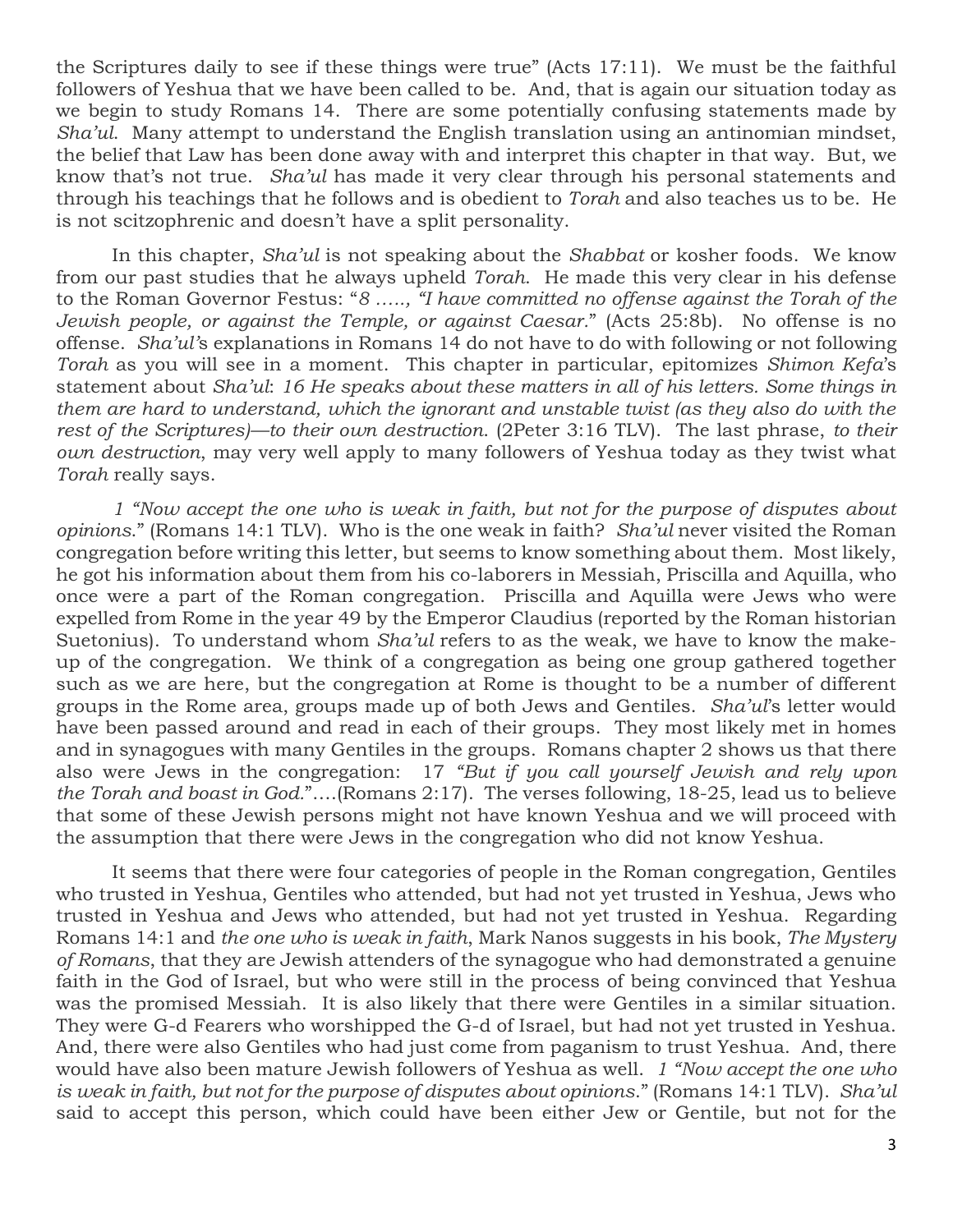purpose of disputes about opinions. Another way to say this is accept them where they are and give them time to seek G-d without passing judgment on their position. In other words, accept this person into the congregation while they are seeking. While this person's faith with regard to Yeshua is weak, he or she may or may not have a genuine faith in ADONAI.

*2 "One person has faith to eat anything, but the weak eats only vegetables." 3 Don't let the one who eats disparage the one who does not eat, and don't let the one who does not eat judge the one who eats, for God has accepted him.*" (Romans 14:2-3 TLV). Tim Hegg in his book, *Paul's Epistle to the Romans, Volume 2*, gives insight regarding these verses. Rather than a kosher versus non-kosher argument, this seems to be between vegetarianism and those who also eat meat. The problem with meat for some was whether or not it had been offered to idols and also possibly whether or not the animal had been slaughtered in the prescribed Jewish way and having its blood drained. In the Roman common meat market, meat was not slaughtered according to the Jewish kosher way. There was also meat slaughtered in the Jewish manner locally available if a person preferred. Regarding meat offered to idols, *Sha'ul* said: *13 "For this reason, if food causes my brother to stumble, I will never eat meat again, so that I do not cause my brother to stumble.*" (1Corinthians 8:13). His message in 1Corinthians 8, verses 1-13, was that it is all right to eat meat offered to idols, idols are nothing. But, don't eat it if it would cause your brother to stumble, if it would cause his faith to be affected. This "weak" one may have rejected meat in the Roman meat market because of the possibility that it may have been offered to idols or because it had not been slaughtered in the Jewish way. Because his faith was "weak" in this regard, this person ate only vegetables. The others, those who ate these meats, were not to judge whether a person was correct in his decision to not eat meat and to eat only vegetables. The point *Sha'ul* was making was for one group not to judge the other, not whether eating or not eating was correct.

*5 "One person esteems one day over another while another judges every day alike. Let each be fully convinced in his own mind. 6 The one who observes that day does so to the Lord. The one who eats, eats to the Lord, for he gives thanks to God; and the one who abstains, abstains to the Lord, and he gives thanks to God*." (Romans 14:5-6 TLV). At first glance, this may appear to be a discussion about whether or not to observe the seventh day as the Sabbath. But, as we know, *Sha'ul* has made it clear that he follows *Torah* which includes the keeping of *Shabbat*. It has to be something else. The second verse gives the clue. The most likely possibility is that this discussion is related to fast days, something which was very much a part of Jewish faith in the 1st century. *The Expositor's Bible Commentary* explains that "the close contextual association with eating suggests that Paul has in mind a special day set apart for observance as a time for feasting or as a time for fasting" (Everett Harrison, 1976, Vol. 10, p. 146). It is apparent that Paul wasn't discussing the Sabbath, but rather other days during which fasting or abstaining from certain foods was practiced. Here is Hegg's interpretation of these verses: 5 "One person esteems one **(fast)** day over another **(fast)** day while another judges every **(fast)** day alike. Let each be fully convinced in his own mind. 6 The one who observes that **(fast)** day does so to the Lord. The one who eats **(does not fast)**, eats to the Lord, for he gives thanks to God; and the one who abstains **(fasts)**, abstains **(fasts)**  to the Lord, and he gives thanks to God." (Romans 14:5-6). I believe that this is correct. The point in these verses is, don't judge each other regarding when or if you fast. It's a personal decision not based upon Scripture.

*14 "I know, and am persuaded in the Lord Yeshua, that nothing is unholy in itself; but it is unholy for the one who considers it unholy. 15 For if your brother is grieved on account of food, you are no longer walking according to love. Do not destroy by your food the one for whom*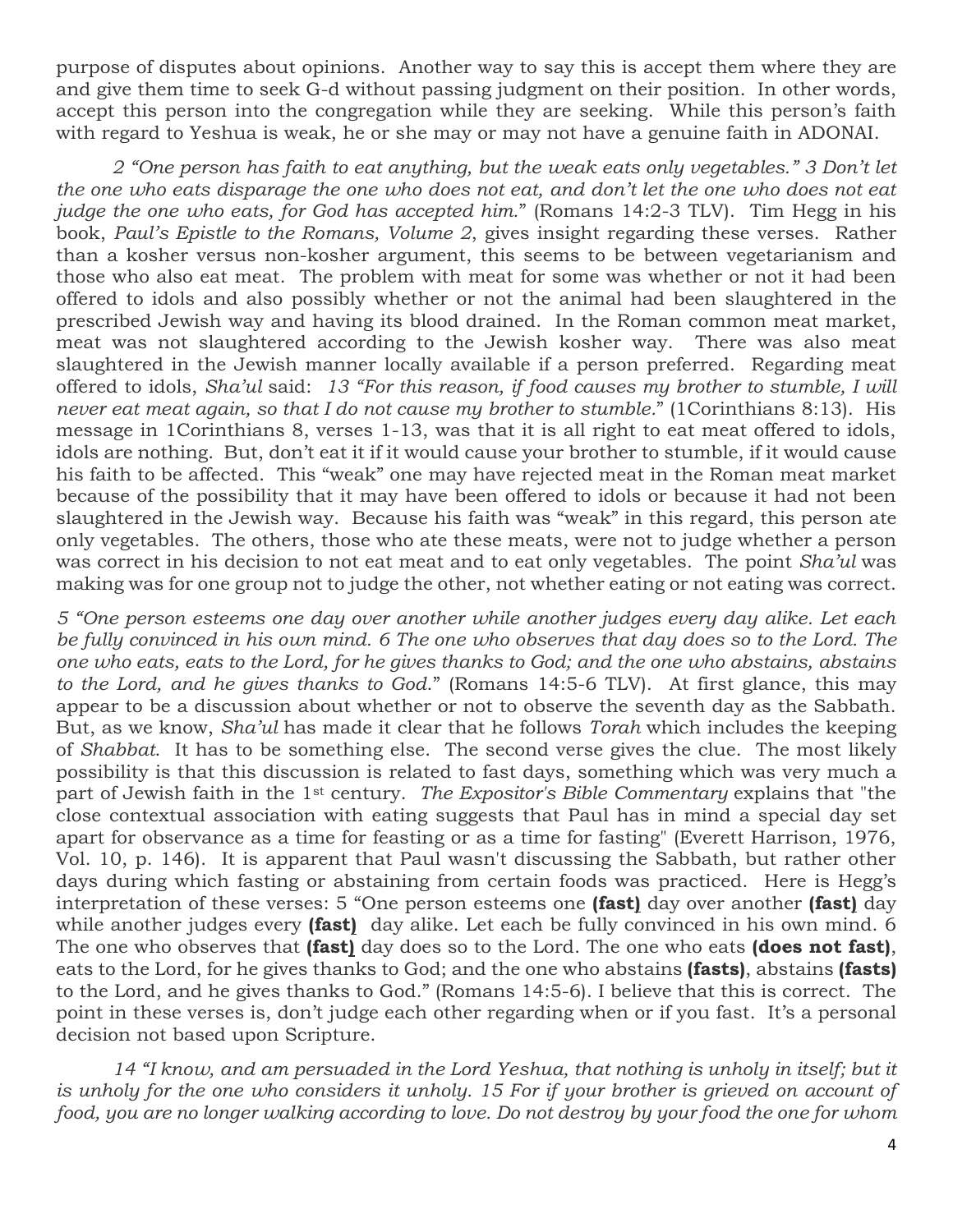*Messiah died."* (Romans 14:14-15 TLV). *Koinos*, the Greek word used here can mean unholy, common or unclean. The context in verse 15 shows that this is referring to food. This continues to be about "not causing your brother to stumble" with regard to what you eat or how you speak to another about what he eats. *Sha'ul* is saying here, "meat or other food which is clean according to *Torah* requirements is not unclean in itself, but if one considers it unclean, then to him it is. Don't grieve your brother because of your liberty to eat food approved by *Torah* as you please. This would include meat offered to idols and other meat not slaughtered in the prescribed Jewish way. But, the food was not itself Scripturally unclean.

1*6 "Therefore do not let what is good for you be spoken of as evil— 17 for the kingdom of God is not about eating and drinking, but righteousness and shalom and joy in the Ruach ha-Kodesh."* (Romans 14:16-17 TLV). According to *Sha'ul*, what a person eats or drinks is not the kingdom's goal. The goal of being a part of the kingdom is be righteous and as a result have *shalom* and joy through the Holy Spirit. Writing to the Corinthians, he emphasized this point stating that eating or drinking should not cause offense to ADONAI's community. *31 Therefore, whether you eat or drink or whatever you do, do all to the glory of God. 32 Give no offense either to Jewish or Greek people or to God's community— 33 just as I also try to please everyone in everything, not seeking my own benefit but the benefit of many, so that they may be saved*. (1Corinthians 10:31-33 TLV). *Sha'ul* is very strong on what the *Torah* teaches, but gives leeway in the sometimes petty, arguments. His overall goal is for as many salvations as possible.

*20 "Stop tearing down the work of God for the sake of food. Indeed all things are clean, but wrong for the man who by eating causes stumbling. 21 It is good not to eat meat or drink wine or do anything by which your brother stumbles.*" (Romans 14:20-21 TLV). First, understand the definition of food. Food is what ADONAI says food is. Read Leviticus 11. Those 47 verses explain exactly what is food and what is not food. *Sha'ul* does not go against *Torah*. He is essentially saying here: "Don't major in minor things! Don't jeopardize ADONAI's work by arguing about what is clean or unclean or whether one should only eat vegetables if surrounded by meat slaughtered by Gentiles. If eating this kind of meat causes a brother to stumble, then, it is wrong to eat it." Today, we don't have meat offered to idols, but we do have some of our Messianic brothers and sisters who only eat meat obtained from kosher Jewish sources. No one should try to convince them that it is ok to eat meat bought in a grocery store. Some don't drink wine. No one should try and convince them that drinking wine is ok. This is one aspect of loving your neighbor as yourself by not making him stumble by nitpicking about food or drink.

*22 "The faith you have, keep it to yourself before God. How fortunate is the one who does not condemn himself for what he approves*." (Romans 14:22 TLV). This is not about faith in Yeshua. One certainly should not keep that to himself. Faith here refers to our individual interpretations which go beyond the written Word. If in your personal faith you feel that it is necessary to order kosher meat through Jewish sources, do it, but keep it to yourself and don't encourage others to do it. These sorts of thing are personal choices through which we can enjoy our personal freedom without having to express it to others.

*23 But the one who has doubts is condemned if he eats, because it is not of faith. And whatever is not of faith is sin."* (Romans 14:23 TLV). An example would be a follower of Yeshua in today's Messianic world who has reservations about eating grocery store meat, meat not purchased from a kosher Jewish source, but eats it because you have convinced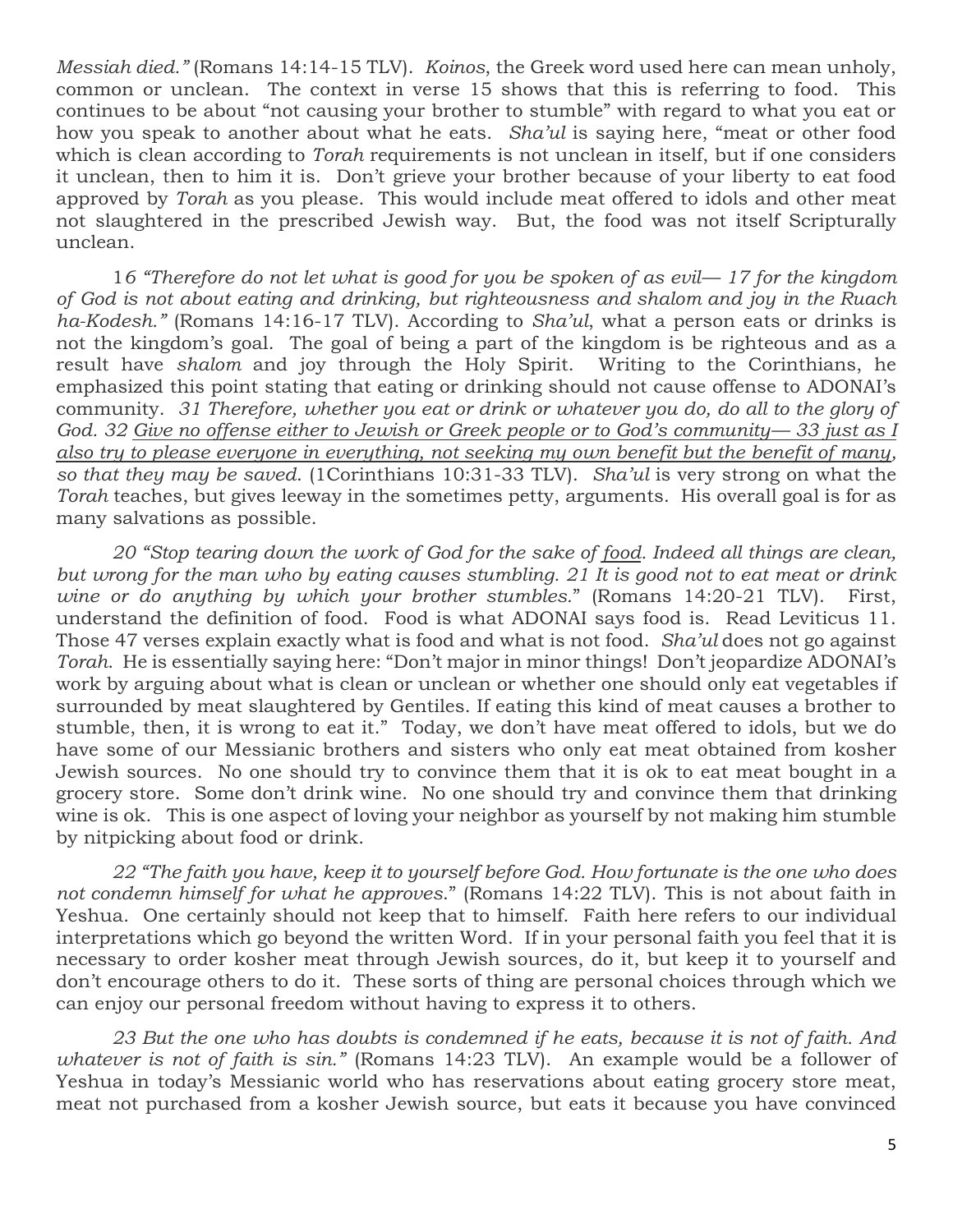him to do so. He is only condemned in his mind, his own conscience. It is not of faith for him regarding his own personal choices which are within the bounds of *Torah* and his salvation is not affected. Regarding "*And whatever is not of faith is sin*,' could be understood to mean that in matters of personal *halachah*, that is, determining how to interpret the things which go beyond *Torah*, one must be convinced on the basis of his own conscience and if he acts contrary to this such as being convinced by you to do otherwise, he is sinning. He is sinning because he is acting not in his faith, but acting according to your faith regarding the eating of meat or drinking wine or dancing or playing cards or whatever it may be.

We close our study of Romans with these final verses from *Sha'ul*. *25 Now to the One who is able to strengthen you according to my Good News and the proclamation of Yeshua the Messiah, according to the revelation of the mystery which has been kept secret for long ages 26 but now is revealed and through the Writings of the Prophets has been made known to all the nations, according to the commandment of the eternal God to bring about obedience of faith— 27 to the only wise God, through Yeshua the Messiah, to Him be the glory forever. Amen*. (Romans 16:25-27 TLV). First, the mystery.

What is the mystery? After teaching the parable of the sower, a parable which He did not explain to the crowds gathered around Him, Yeshua said to His disciples: *11 …, "To you has been given to know the secrets of the kingdom of heaven, but to them it has not been given*." (Matthew 13:11b TLV). *Sha'ul* confirmed Yeshua's words: *2 Surely you have heard about the plan of God's grace given to me for you— 3 that the mystery was made known to me by revelation, as I wrote before briefly. 4 When you read this, you can understand my insight into the mystery of Messiah— 5 which was not made known to the sons of men in other generations, as it has now been revealed by the Ruach to His holy emissaries and prophets*. (Ephesians 3:2-5 TLV). Ephesians is thought to have been written some five or more years after Romans and it is in Ephesians that *Sha'ul* develops and explains this mystery. But, he spoke of it in Romans some years before: 25…. *according to the revelation of the mystery which has been kept secret for long ages 26 but now is revealed*… (Romans 16:25b-26a TLV). We don't know when this mystery was revealed to *Sha'ul*, but possibly during his encounter with Yeshua on the Damascus Road.

Here is the "mystery." *6 This mystery is that the Gentiles are joint heirs and fellow members of the same body and co-sharers of the promise in Messiah Yeshua through the Good News*. (Ephesians 3:6 TLV). This mystery was referred to by ADONAI when He said to Abraham: *18 "In your seed all the nations of the earth will be blessed—because you obeyed My voice*." (Genesis 22:18 TLV). For about two thousand years, The Jews believed that seed was plural, that it was Israel, the Jewish people, who would bless the Gentiles. And, that is also true in the larger sense. But this mystery actually refers to seed, singular, Abraham's descendant Yeshua. *Sha'ul* explains it in Galatians: *16 Now the promises were spoken to Abraham and to his seed. It doesn't say, "and to seeds," as of many, but as of one, "and to your seed," who is the Messiah*. (Galatians 3:16 TLV).

*6 Gentiles are joint heirs and fellow members of the same body*… (Ephesians 3:6b TLV). What is this body to which *Sha'ul* referred? It is "the commonwealth of Israel" which he referred to in Ephesians 2:12. But, it is also the body depicted by the branches of the olive tree that we discussed in Romans 11. It is Yeshua's body, the corporate body of Jews and Gentiles who have trusted in Yeshua, the Gentiles, the wild olive branches grafted in, and the Jews, the natural branches broken off for unbelief, but now grafted back in for faith in Yeshua. This specific body within the Commonwealth of Israel does not include non-believing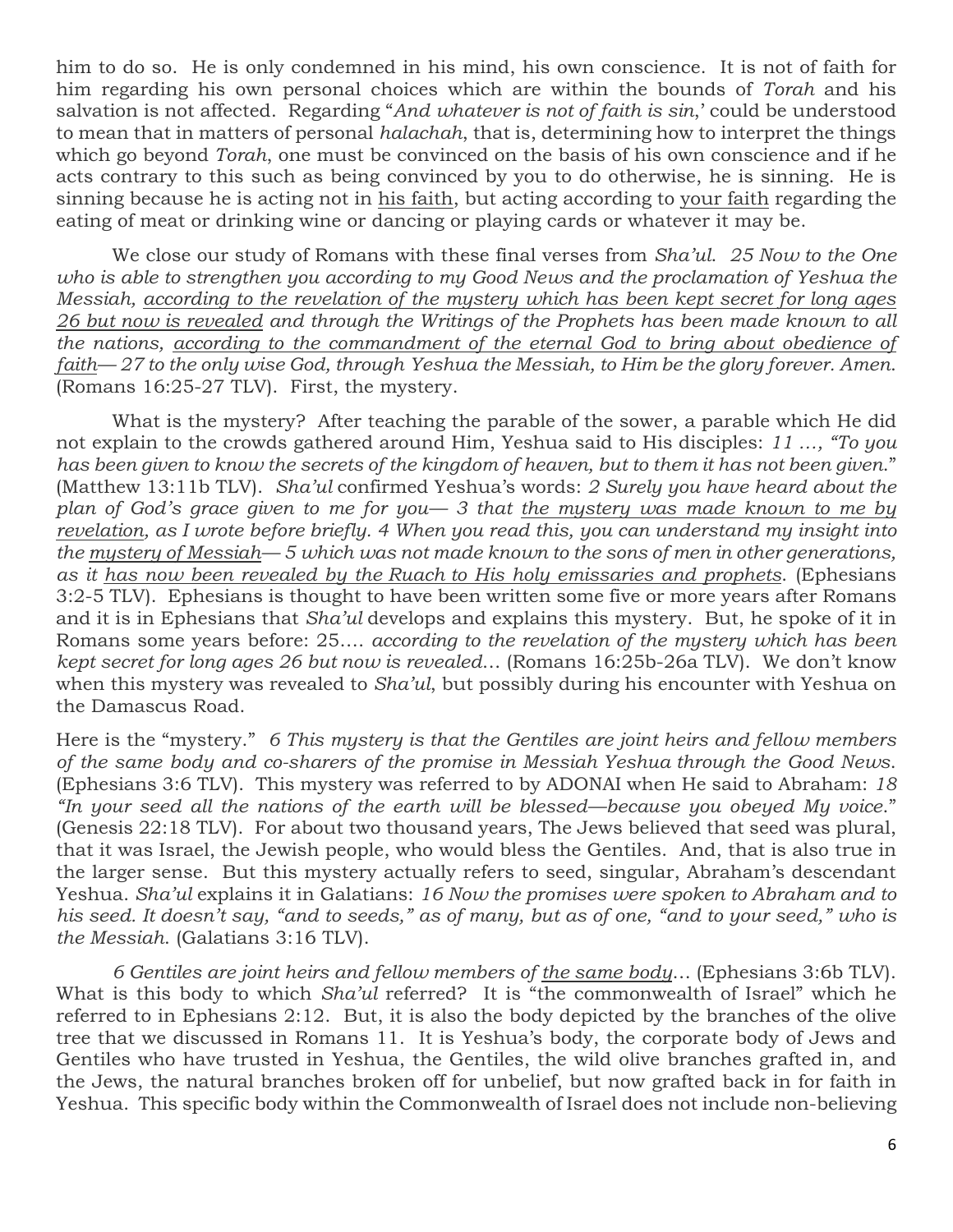Jews. While they are in covenant with ADONAI through the Abrahamic Covenant, the covenant which promises them the Land of Israel, and are a part of the Commonwealth of Israel, they are not a part of the New Covenant, ADONAI's active covenant with Israel, the covenant cut through the bloody sacrificial death of Abraham's seed, Yeshua. This means that the Covenant given at Sinai is inactive. There is no covering of sin available through it. Non-believing Jews can become a part of the New Covenant by trusting in Yeshua. That will cause them to be grafted back into "the body," the body of Messiah, Yeshua's worldwide congregation of followers.

*Sha'ul* also said that Gentiles are: 6 … *co-sharers of the promise in Messiah Yeshua through the Good News*. (Ephesians 3:6c TLV). What is "the promise?" *Sha'ul* referred to it the chapter before: *12 At that time you were separate from Messiah, excluded from the commonwealth of Israel and strangers to the covenants of promise, having no hope and without God in the world*. (Ephesians 2:12 TlV). Yeshua's death on the cross made the Gentiles who trusted in HIM co-heirs with Israel, the Jews, and it also gave them "the promise" of ADONAI's covenants.

There are five main covenants. The *Noachic* Covenant is a covenant of promise in which ADONAI promised never again to destroy the earth by flood. The *Avrahamic* Covenant is a covenant of promise in which ADONAI promised the Land of Israel to Abraham's descendants. The Mosaic Covenant, the covenant made at Sinai, is not considered a covenant of promise because it was based on obedience. ADONAI said "If you will obey me, I will be your G-d and you will be My people." The Davidic Covenant is a covenant of promise made to David that he would never lack a descendant on the throne of Israel. Finally, the *B'rit Chadasha*, the New Covenant, is a covenant of promise which ADONAI made with Israel, the Jews. ADONAI said: *32 "But this is the covenant I will make with the house of Israel after those days" —it is a declaration of Adonai— "I will put My Torah within them. Yes, I will write it on their heart. I will be their God and they will be My people*. (Jeremiah 31:32 TLV). In making the New Covenant with Israel, ADONAI took a part of the Mosaic Covenant, the *Torah*, and brought it into the New Covenant. He also changed the priesthood from the Levitical priesthood, the sons of Aaron, to the Priesthood of Yeshua, an everlasting priesthood (Hebrews 7:17). We Gentiles who have trusted Yeshua, are now covenant members of the New Covenant, co-heirs with Israel, the Jews who have trusted, as revealed through the "Mystery of the Gospel," the "Mystery of Messiah."

This has been a long, roundabout way to get back to Romans 16 and *Sha'ul*'s closing words. But, it was for an important reason: *25 Now to the One who is able to strengthen you according to my Good News and the proclamation of Yeshua the Messiah,* **(1)** *according to the revelation of the mystery which has been kept secret for long ages 26* **(2)** *but now is revealed and through the Writings of the Prophets has been made known to all the nations, according to the commandment of the eternal God to bring about obedience of faith— 27 to the only wise God, through Yeshua the Messiah, to Him be the glory forever. Amen*. (Romans 16:25-27 TLV). There are two major points in *Sha'ul*'s closing blessing. We have examined the "The mystery of the Gospel,'' ADONAI's blessing of Abraham, His plan to make Gentiles a part of Israel. *Sha'ul*'s second point - *but now is revealed and through the writings of the Prophets has been made known to all the nations according to the commandment of the eternal God to bring about obedience of faith*, is related to the Mystery of the Gospel which has been revealed. The obedience spoken of here is not the obedience of saying "Yeshua, I trust in you, I believe for salvation." It is the obedience of faith to ADONAI's writing of His *Torah* on our hearts. In Jeremiah 31:32 He said: *"I will put My Torah within them. Yes, I will write it on their heart*."